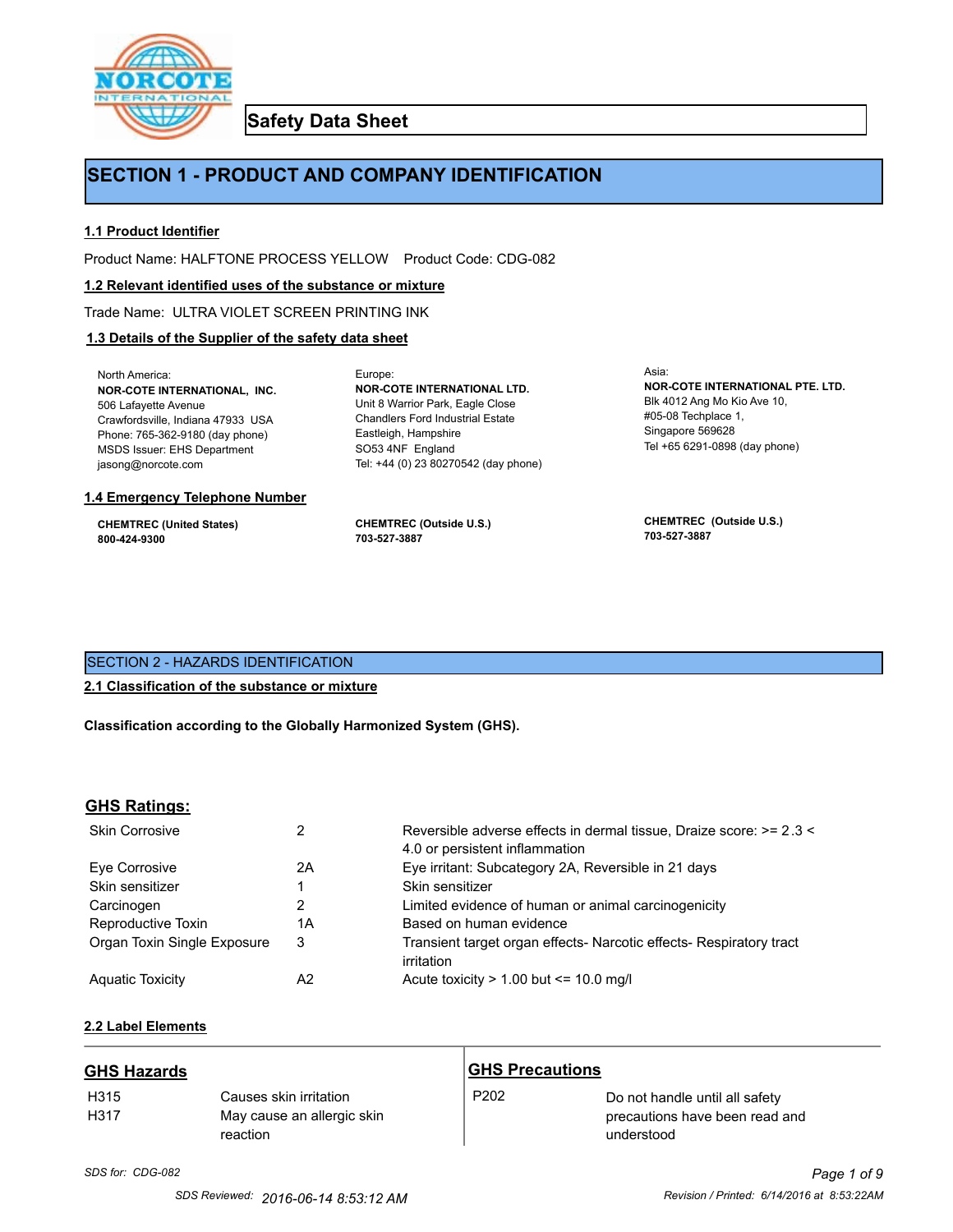| H319 | Causes serious eye irritation               | P <sub>261</sub> | Avoid breathing                                                      |
|------|---------------------------------------------|------------------|----------------------------------------------------------------------|
| H335 | May cause respiratory irritation            |                  | dust/fume/gas/mist/vapours/spray                                     |
| H336 | May cause drowsiness or                     | P273             | Avoid release to the environment                                     |
|      | dizziness                                   | P <sub>280</sub> | Wear protective gloves/protective                                    |
| H351 | Suspected of causing cancer                 |                  | clothing/eye protection/face protection                              |
| H360 | May damage fertility or the<br>unborn child | P362             | Take off contaminated clothing and<br>wash before reuse              |
| H401 | Toxic to aquatic life                       | P302+P352        | IF ON SKIN: Wash with soap and water                                 |
|      |                                             | P304+P340        | IF INHALED: Remove victim to fresh air                               |
|      |                                             |                  | and keep at rest in a position                                       |
|      |                                             |                  | comfortable for breathing                                            |
|      |                                             | P305+P351+P33    | IF IN EYES: Rinse continuously with                                  |
|      |                                             | 8                | water for several minutes. Remove                                    |
|      |                                             |                  | contact lenses if present and easy to                                |
|      |                                             |                  | do - continue rinsing                                                |
|      |                                             | P308+P313        | IF exposed or concerned: Get medical                                 |
|      |                                             |                  | advice/attention                                                     |
|      |                                             | P333+P313        | If skin irritation or a rash occurs: Get<br>medical advice/attention |

#### **Danger**



**EMERGENCY OVERVIEW:** Product is a liquid with mild acrylic odor that may be harmful if inhaled or swallowed. Product may cause serious damage to eyes, allergic skin reactions and irritation to respiratory system. Avoid breathing vapors. Avoid spillage to sewers or waterways.

#### **ROUTES OF ENTRY:** Dermal, Inhalation, Ingestion

**ACUTE HEALTH EFFECTS:** Irritant to skin, eyes and respiratory tract. Effects may be delayed for several hours. None Known

**Skin Contact:** Potential irritant and can cause allergic skin reaction. Repeated or prolonged contact may cause sensitization.

**Eye Contact:** Liquid, vapors, or mists may cause eye irritation. Protect eyes from repeated or prolonged contact.

**Ingestion:** May be harmful if swallowed. Gastrointestinal tract irritation may result.

**Inhalation:** May be harmful if inhaled. May cause irritation to upper respiratory tract upon prolonged or repeated inhalation.

## **Effects of Overexposure**

## **MEDICAL CONDITIONS AGGRAVATED BY EXPOSURE:** Repeated and prolonged overexposure may increase the potential for adverse health effects.

**CHRONIC HEALTH EFFECTS:** No additional information

## SECTION 3 - COMPOSITION / INFORMATION ON INGREDIENTS

#### **3.2 Mixtures**

\*Note: The exact concentrations of the below listed chemicals are being withheld as a trade secret

| <b>Chemical Name</b>         | <b>Percent</b><br>Weiaht | CAS#       | EC No.    | Classification (GHS)      |
|------------------------------|--------------------------|------------|-----------|---------------------------|
| 1.6-Hexanediol<br>diacrylate | 15.00 - 10.00 %          | 13048-33-4 | 235-921-9 | H315, H319.<br>H317, H400 |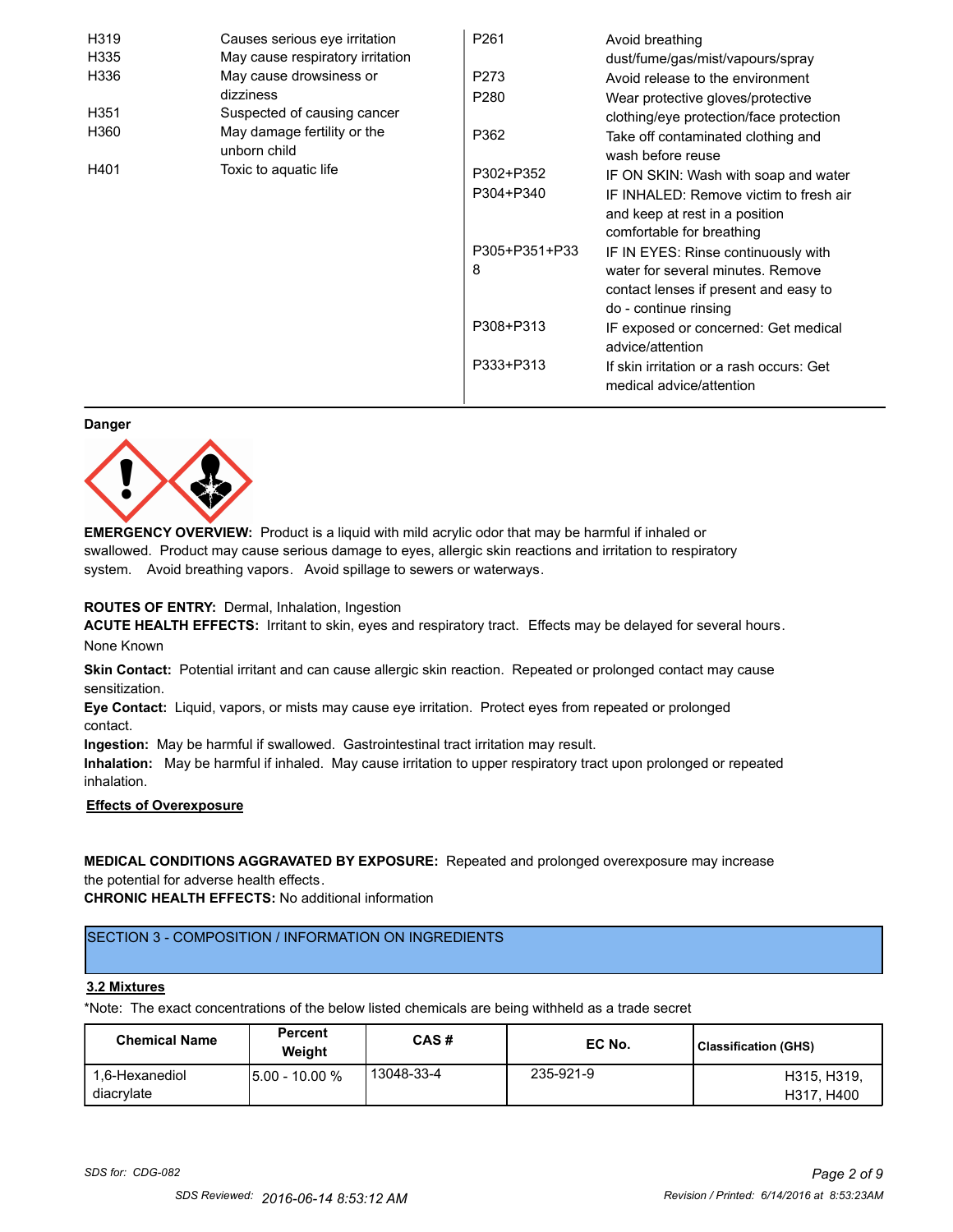| Tripropylene glycol<br>diacrylate               | $11.00 - 5.00 %$ | 42978-66-5 | 256-032-2 | H315, H319,<br>H317, H335 |
|-------------------------------------------------|------------------|------------|-----------|---------------------------|
| Methanone, (1-<br>hydroxycyclohexyl)<br>phenyl- | $11.00 - 5.00 %$ | 947-19-3   |           | H303                      |
| Benzophenone                                    | $10.10 - 1.00 %$ | 119-61-9   |           |                           |

#### SECTION 4 - FIRST AID MEASURES

### **4.1 Description of first aid measures**

**INHALATION:** Move subject to fresh air and keep warm. If subject is not breathing, administer artificial respiration. If breathing is difficult, have qualified personnel administer oxygen and get medical attention .

**EYE CONTACT:** Flush the eye and under lids with warm water for 15 minutes. Remove any contact lenses during the flushing. Get immediate medical attention if symptoms persist.

**SKIN CONTACT:** Remove and isolate contaminated clothing and shoes. Remove excess material from skin with clean cloth. Flush skin with running lukewarm water. Wash affected areas using mild soap.

**INGESTION:** If appreciable quantities are swallowed, seek immediate medical attention. Do NOT induce vomiting. Never give anything by mouth to an unconscious person.

## SECTION 5 - FIRE FIGHTING MEASURES

#### **5.1 Extinguising Media**

Evacuate area of all non-emergency personell. Firefighters must wear full emergency equipment with self contained breathing apparatus. At elevated temperatures hazardous polymerization may occur causing container rupture and in extreme cases, explosion. Fight fires from upwind and cool intact containers with water spray or stream at maximum range.

### Flash Point: 100 C (212 F)

**FLAMMABLE/EXPLOSIVE LIMITS (Volume % in air):** Not established **EXTINGUISHING METHOD:** Water fog, carbon dioxide (CO2) or dry chemical

#### **5.2 Special Hazards arising from the substance or mixture:**

Thermal decomposition can lead to release of irritating gases and vapors

#### **5.3 Advice for firefighters**

#### **Protective Equipment:**

Wear full emergency equipment with selfcontained breathing apparatus . Refer to Section 8

#### **5.4 Additional Information**

 Heating causes a rise in pressue, risk of bursting and combustion Shut off sources of ignition Carbon monoxide and carbon dioxide may form upon combustion

#### **OSHA CLASSIFICATION:** Class IIIB Combustible

#### SECTION 6 - ACCIDENTAL RELEASE MEASURES

#### **6.1 Personal precautions, protective equipment and emergency procedures**

Remove all sources of ignition and ventilate area. Avoid skin and eye contact. Use respiratory protection.

#### **6.2 Environmental precautions**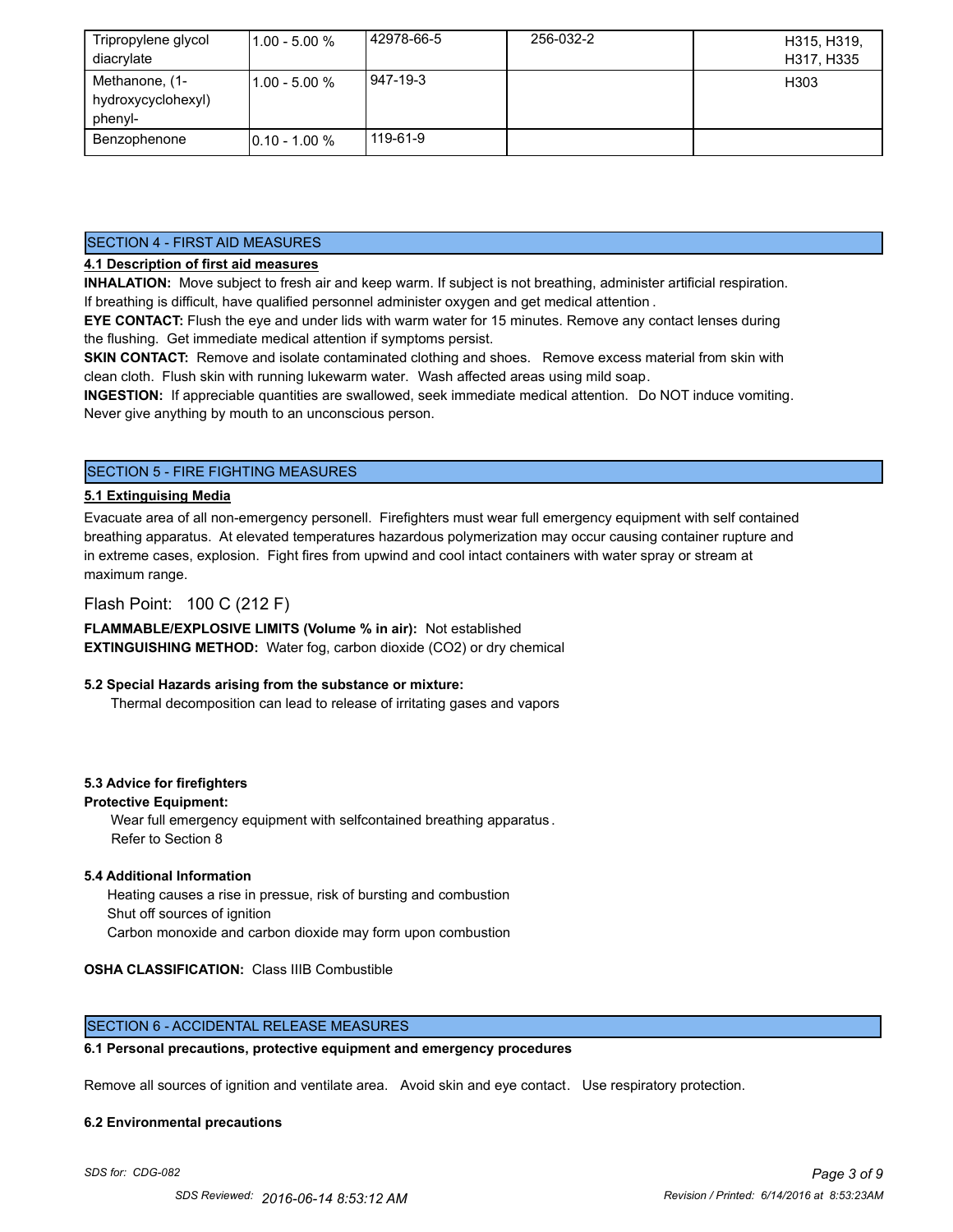Avoid release to the environment. Local authorities should be advised if significant spillages cannot be contained

#### **6.3 Methods and materials for containment and cleaning up**

 Absorb with inert materials such as dry clay or sand and place in closed container for disposal as solid waste in accordance with all applicable regulations.

## SECTION 7 - HANDLING AND STORAGE

#### **7.1 Precautions for safe handling**

Avoid any unnecessary contact. Use protective clothing specified in Section 8.

#### **7.2 Conditions for safe storage, including and incompatibilities**

Store away from heat and sunlight to prevent spontaneous polymerization. Store below 90° F (32° C). Protect containers from physical damage. Storage of containers should conform to flammable and combustible liquid regulations.

#### **SECTION 8 - EXPOSURE CONTROLS / PERSONAL PROTECTION**

#### **8.1 Control parameters**

#### **Exposure Limits:** Not established for mixture

| <b>Chemical Name / CAS No.</b>                          | <b>OSHA Exposure Limits</b> | <b>ACGIH Exposure Limits</b> | <b>Other Exposure Limits</b> |
|---------------------------------------------------------|-----------------------------|------------------------------|------------------------------|
| 1,6-Hexanediol diacrylate<br>13048-33-4                 |                             |                              |                              |
| Tripropylene glycol<br>diacrylate<br>42978-66-5         |                             |                              |                              |
| Methanone, (1-<br>hydroxycyclohexyl)phenyl-<br>947-19-3 |                             |                              |                              |
| Benzophenone<br>119-61-9                                |                             |                              |                              |

#### **8.2 Exposure Controls**

**VENTILATION:** Provide natural or mechanical ventilation to minimize exposure. If practical, use local mechanical exhaust ventilation at sources of air contamination.

**EYE PROTECTION:** Use splash-proof safety goggles or safety glasses that are ANSI approved to prevent eye contact. Eyewash availability is also recommended.

**HAND PROTECTION:** Use nitrile, butyl or other gloves that are resistant to chemicals in Section 2. Replace immediately if punctured or torn or when a change of appearance (color, elasticity, shape) occurs . A minimum of 0.45mm thick gloves for long duration exposure (up to 4 hours) or mechanical handling activities; single use, disposable gloves for short duration exposures not exceeding 30 minutes or where splashes are likely, are recommended.

**RESPIRATORY PROTECTION:** Use of NIOSH/MSHA approved respirators is recommended where exposure limits may be exceeded. Consult the respirator manufacturer for appropriate type and application. **SKIN PROTECTION:** Protective or disposable outer clothing is recommended.

**Environmental Exposure Controls:** Avoid release to the environment. The product should not be allowed to enter drains, water courses or the soil.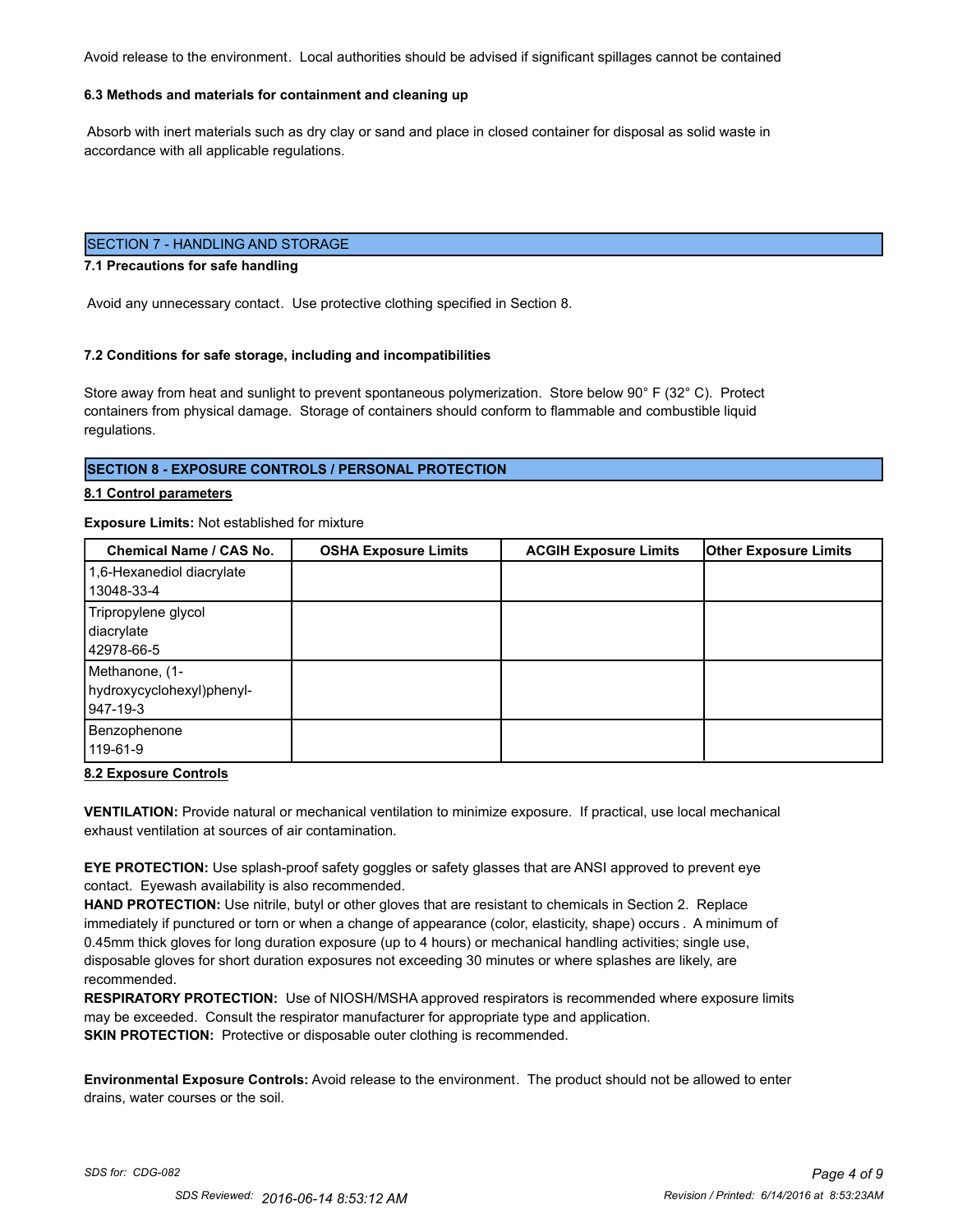## **SECTION 9 - PHYSICAL AND CHEMICAL PROPERTIES**

## **9.1 Information on basic physical and chemical properties**

| Appearance:                      | Liquid with moderate<br>viscosity | Odor:                            | Mild Acrylic odor |
|----------------------------------|-----------------------------------|----------------------------------|-------------------|
| Vapor Pressure:                  | Not Established                   | <b>Vapor Density:</b>            | Heavier than Air  |
| pH:                              | Not Established                   | Formula KG / Gal                 | 4.37              |
| <b>Melting Point:</b>            | Not Available                     | <b>Freezing Point:</b>           | Not Available     |
| Solubility:                      | Not Soluble in Water              | <b>Boiling Range:</b>            | Not Available     |
| <b>Flash Point:</b>              | See section 5.1                   | <b>Evaporation Rate:</b>         | $<$ 1             |
| <b>Flammability:</b>             | See Section 5.4                   | <b>Explosive Limits:</b>         | See Section 5.4   |
| Viscosity:                       | See Certificate of<br>Analysis    | <b>Specific Gravity (SG)</b>     | 1.155             |
| Grams VOC less water:            | $< 1\%$                           | <b>Partition Coefficient</b>     | Not Available     |
| <b>Auto-Ignition Temperature</b> | Not Available                     | <b>Decomposition Temperature</b> | Not Available     |

### **SECTION 10 - REACTIVITY / STABILITY HAZARD DATA**

#### **10.1 Reactivity**

#### None known

#### **10.2 Chemical Stability**

This material is stable under recommended storage and handling conditions.

#### **10.3 Possibility of hazardous reaction**

Under certain conditions (excess temperatures and contamination) hazardous polymerization may occur. Avoid high temperature and contamination with foreign materials.

#### **10.4 CONDITIONS TO AVOID:**

Excessive heat, ignition sources and contamination with dirt and other foreign materials.

#### **10.5 Incompatible Materials:**

Avoid contamination or inappropriate mixing with strong oxidizing agents, peroxides, strongly caustic materials and metal corrosion products including rust. Do not expose to UV light during storage.

#### **10.6 Hazardous decomposition products**

Thermal oxidation or pyrolysis (as in fire) may yield carbon dioxide, carbon monoxide and volatile organic fragments which are flammable, irritating or toxic.

Hazardous polymerization will not occur.

**SECTION 11 - TOXICOLOGICAL INFORMATION**

**Component Toxicity:**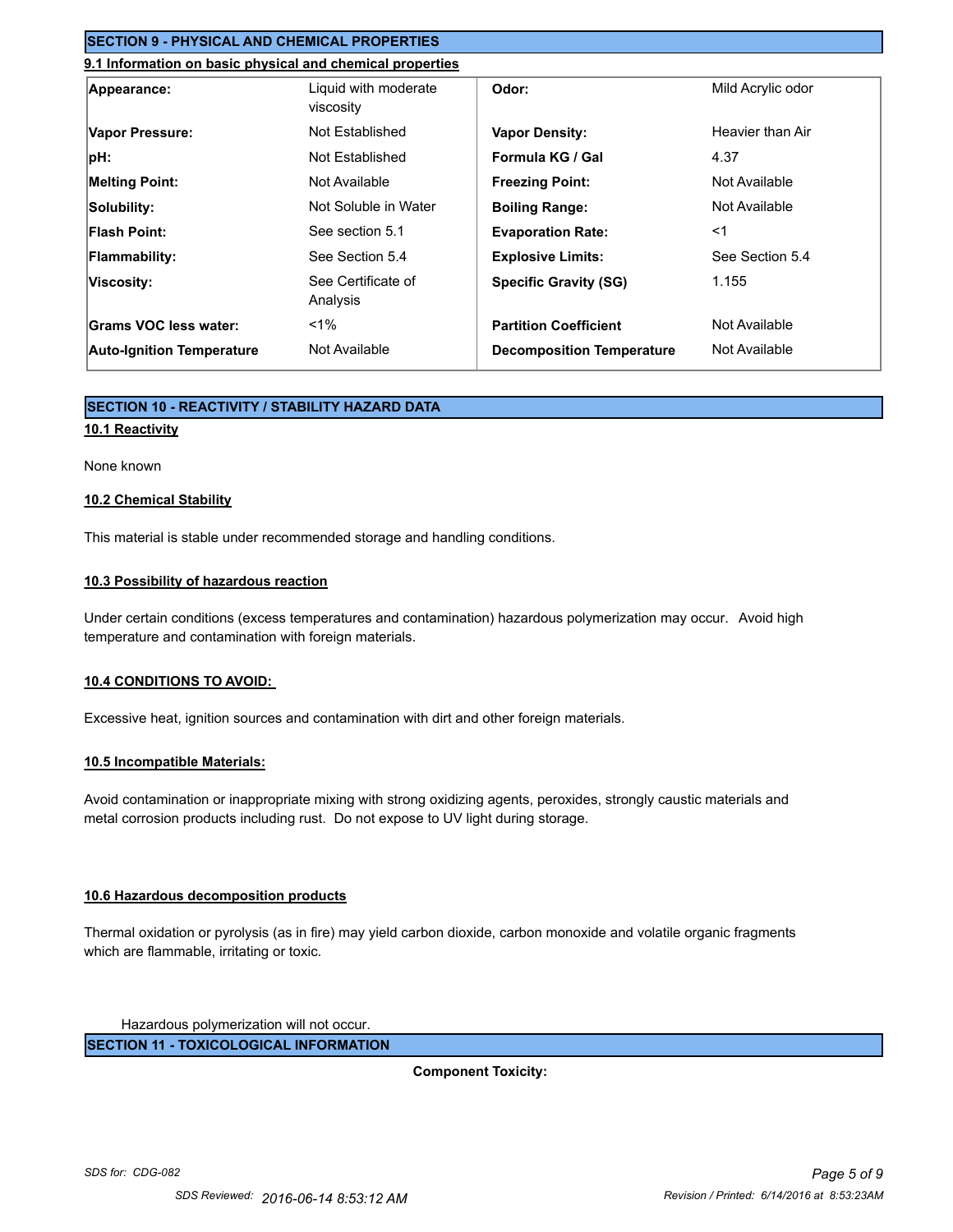| <b>Component Description</b><br>Oral, Dermal, Inhalation<br><b>Toxicity</b>          | Ecotoxocity:                                                                        |
|--------------------------------------------------------------------------------------|-------------------------------------------------------------------------------------|
| 1,6-Hexanediol diacrylate<br>Oral:5.00 g/kg (Rat)<br>Dermal: 3,600.00 µL/kg (Rabbit) | N/A                                                                                 |
| Tripropylene glycol diacrylate<br>Oral:3,000.00 mg/kg (Rat)                          | 48 Hr EC50 Daphnia magna: 88.7 mg/L<br>72 Hr EC50 Desmodesmus subspicatus: >28 mg/L |
| Methanone, (1-hydroxycyclohexyl)phenyl-                                              | N/A                                                                                 |
| Benzophenone<br>Dermal: 3,535.00 mg/kg (Rabbit)                                      | 96 Hr LC50 Pimephales promelas: 13.2 - 15.3 mg/L [flow-through]                     |

**TOXICOLOGICAL DATA:** Slightly Toxic by injestion. Prolonged or repeated exposure may result in sensitization.

**LC50** - No additional information **LD50** - No additional information **MUTAGENICITY:** No additional information **REPRODUCTIVE EFFECTS:** No additional information **CARCINOGENICITY:**

Benzophenone: IARC: Possible human carcinogen OSHA: listed

Carcinogenicity:

#### **SECTION 12 - ECOLOGICAL INFORMATION**

#### **12.1 Toxicity**

No determination has been made on ecological impact. However, it is recommended to prevent contamination of the environment with this product, i.e. soil, landfills, drains, sewers, surface waters, etc.

#### **12.2 Persistence and degradability**

No determination has been made on ecological impact. however, it is highly recommended to prevent contamination of the environment with this product, i.e. soil, landfills, drains, sewers, surface waters, etc

#### **12.3 Bioaccumulative potential**

No determination has been made on ecological impact. However, it is highly recommended to prevent contamination of the environment with this product, i.e. soil, landfills, drains, sewers, surface waters, etc.

#### **12.4 mobility in soil**

No determination has been made on ecological impact. However, it is highly recommended to prevent contamination of the environment with this product, e.i. soil, landfille, drains, sewers, surface waters, etc.

## **SECTION 13 - DISPOSAL CONSIDERATIONS**

#### **13.1 Waste Water methods**

If material becomes a waste, it does not meet the criteria of a hazardous waste as defined under the Resource Conservation and Recovery Act (RCRA) 40 CFR 261 as supplied. Dispose of this material in accordance with all applicable federal, state, provincial, and local laws and regulations.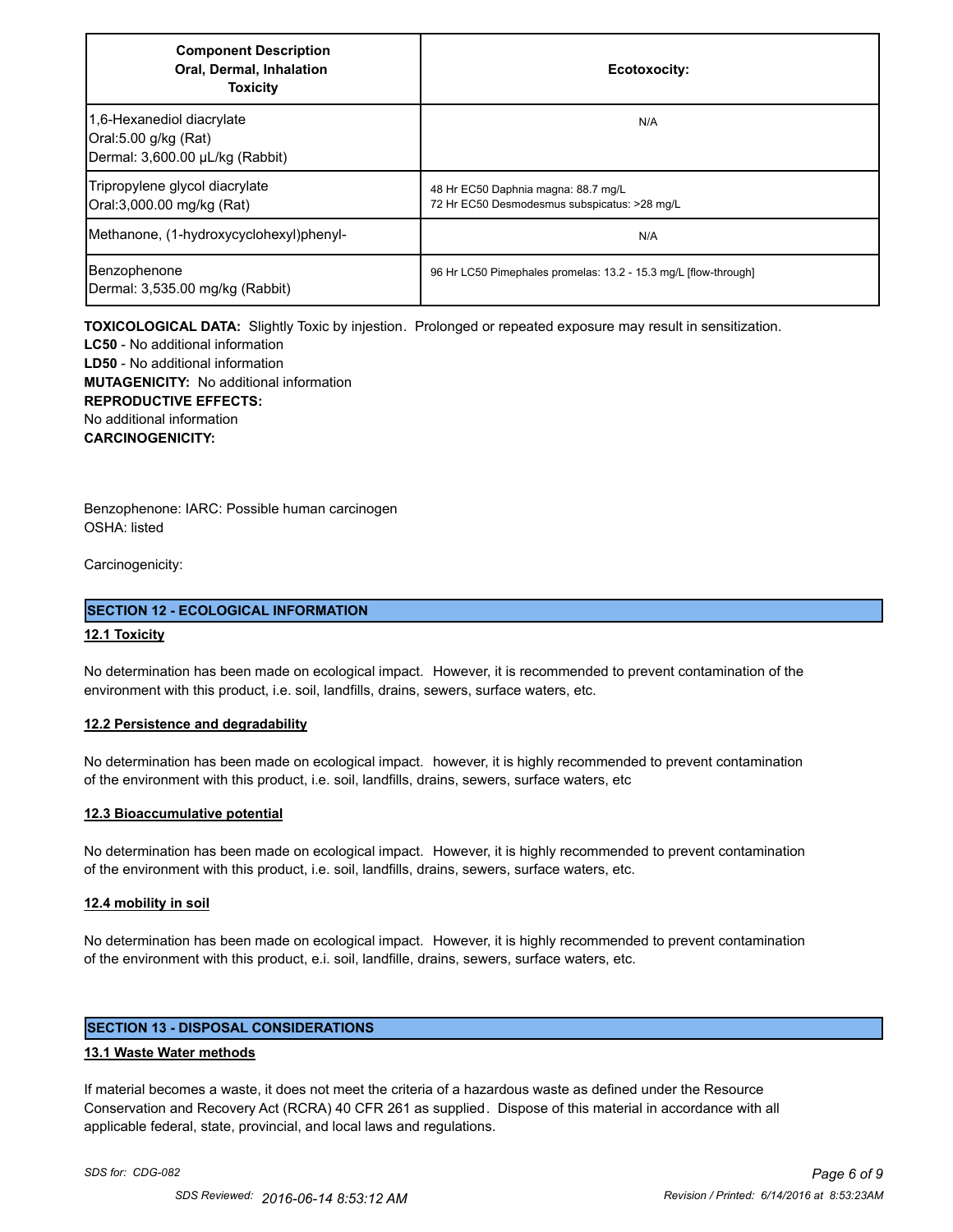#### **SECTION 14 - TRANSPORTATION INFORMATION**

Transport this product in accordance with all applicable laws and regulations . This product, as supplied, is not regulated nor classified as a hazardous material/dangerous good by United States Department of Transportation (DOT), the International Civil Aviation Organization (ICAO), the International Maritime Organization (IMO), the Canadian Transportation of Dangerous Goods Act (TDG), or the International Air Transport Association (IATA) .

#### **14.1 UN Number:** Not Applicable

**14.2 UN Proper Shipping Name:** Not Applicable

**14.3 Transport Hazard Class:** Not Applicable **DOT (49 CFR)/IATA/IMDG Hazard Class:** Not Applicable

 **14.4 Packing Group:** Not Applicable

### **SECTION 15 - REGULATORY INFORMATION**

#### **15.1 Safety, Health and Environmental regulations / legislation specific for the substance or mixture**

This safety data sheet has been formatted to the best of our ability in accordance to Directive 67/548/EEC or Directive 1999/45EC, American National Standards Institute (ANSI) and contains hazard criteria and all information required by the Canadian Controlled Products Regulation (CPR) in regard to this product.

**Clean Air Act - Ozone Depleting Substances (ODS):** This product and its components do not contain Ozone Depleting Substances.

**Canadian Inventory Status:** Components of this product are currently listed on the Canadian Domestic Substance List (DSL) or the Canadian Non-Domestic Substance List (NDSL).

**Coalition of Northeastern Governors (CONEG):** This product meets the requirements of CONEG pertaining to heavy metals total content of no more than 100 PPM. No heavy metals are added as a part of the formulation, but raw materials may contain residual parts per million as naturally occurring elements.

**European Inventory Status:** Components of this product are listed on the European Inventory of Existing Commercial Substances (EINECS), the European List of Notified Chemical Substances (ELINCS), or are exempt from being listed.

**Food and Drug Administration (FDA) Food Packaging Status:** Components of this product have not been cleared by FDA for use in food packaging and/or other applications as an indirect food additive .

**European Union Directive 2011/65/EC Restriction of Hazardous Substances (RoHS):** This product is in compliance with the requirements of the RoHS2 Directive.

#### **California Proposition 65 RTK:**

The following components of this mixture are listed under California Proposition 65: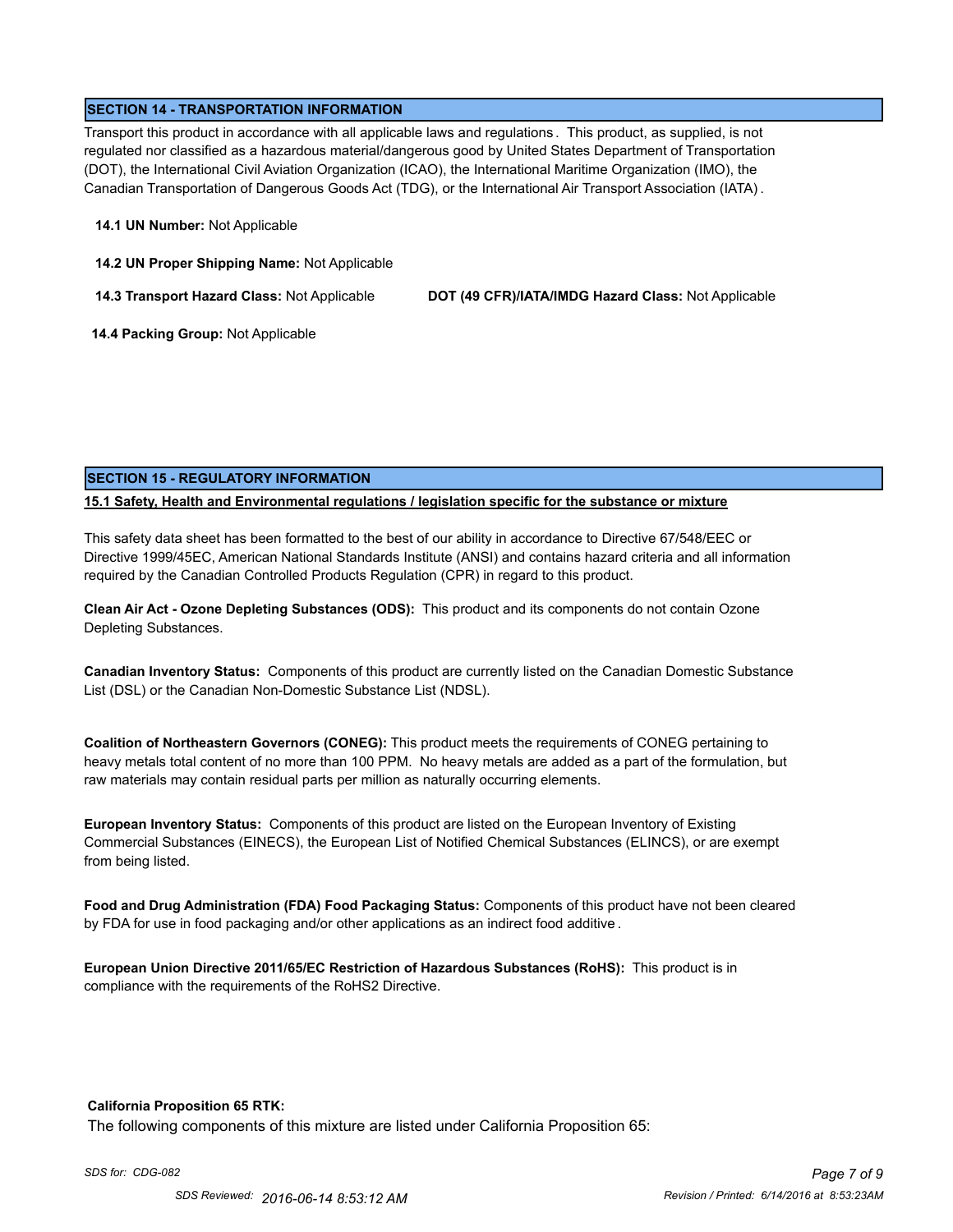Benzophenone 119-61-9 0.1 to 1.0 % Carcinogen

If CAS numbers 13463-67-7 and/or 1333-86-4 are listed they are not supplied in respirable form.

**REACH** : This product is compliant with the registration of the REACH Regulation (EC) No. 1907/2006 as all its components are either excluded, exempt and/or preregistered.

The following Substances of Very High Concern are present (updated December 17, 2015 to review for the 168 SVHC)

- None

- None

#### **Superfund Amendments and Reauthorization Act of 1986 (SARA) Title III: Section 302:**

- None

#### **Superfund Amendments and Reauthorization Act of 1986 (SARA) Title III: SARA 313:**

 This product contains the following components that are regulated under the Toxic Chemical Release Reporting requirements 40 CFR 372:

- None

**Global Inventories:** The components of these products are listed in the following or exempt from listing:

| Europe (EINECS):     | Yes        |
|----------------------|------------|
| USA (TSCA):          | Yes        |
| Canada (DSL):        | <b>Yes</b> |
| Japan (ENCS):        | Yes        |
| Philippines (PICCS): | Yes        |
| China (IECSC):       | Yes        |
| Australia (AICS):    | Yes        |
| Korea (KECI):        | Yes        |
| New Zealand (NZloC): | Yes        |
| Taiwan (ECSI):       | Yes        |
|                      |            |



**HMIS® ratings** are a registered trade and service mark of the National Paint and Coatings Association with the following scale:

\* = Chronic health effect PPE Index

- 4 = Severe Hazard A = Safety Glasses
- $3 =$  Serious Hazard  $B =$  Safety Glasses and Gloves
- 2 = Moderate Hazard C = Safety Glasses, Gloves and Protective Apron
- 
- 1 = Slight Hazard D = Face Shield, Gloves and Protective Apron 0 = Minimal Hazard E = Safety Glasses, Gloves and Respirator